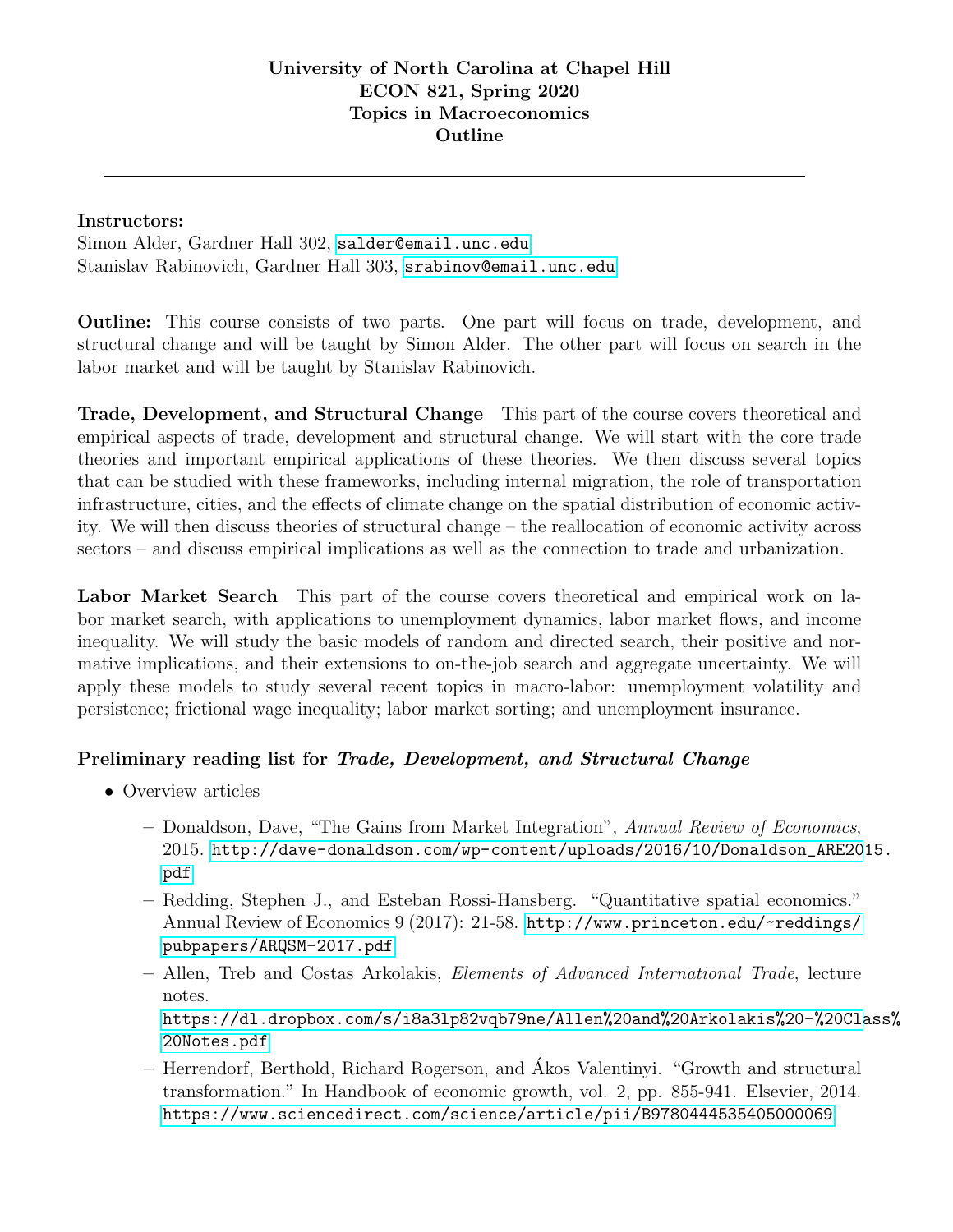- Trade and Economic Geography
	- Eaton, Jonathan, and Samuel Kortum. "Technology, geography, and trade." Econometrica 70, no. 5 (2002): 1741-1779. <https://www.jstor.org/stable/3082019>
	- Allen, Treb, and Costas Arkolakis. "Trade and the Topography of the Spatial Economy." The Quarterly Journal of Economics 129, no. 3 (2014): 1085-1140. [https://doi.org/](https://doi.org/10.1093/qje/qju016) [10.1093/qje/qju016](https://doi.org/10.1093/qje/qju016)
- Trade, Migration, and Development
	- Desmet, Klaus, Dvid Krisztin Nagy, and Esteban Rossi-Hansberg. "The geography of development." Journal of Political Economy 126, no. 3 (2018): 903-983. [https://www.](https://www.princeton.edu/~erossi/GD.pdf) [princeton.edu/~erossi/GD.pdf](https://www.princeton.edu/~erossi/GD.pdf)
	- Bryan, Gharad, and Melanie Morten. "The aggregate productivity effects of internal migration: Evidence from Indonesia." Journal of Political Economy (2018). [http://](http://stanford.edu/~memorten/ewExternalFiles/Bryan_Morten_Indonesia.pdf) [stanford.edu/~memorten/ewExternalFiles/Bryan\\_Morten\\_Indonesia.pdf](http://stanford.edu/~memorten/ewExternalFiles/Bryan_Morten_Indonesia.pdf)
	- Tombe, Trevor, and Xiaodong Zhu. "Trade, migration and productivity: A quantitative analysis of China." American Economic Review, forthcoming. [https://www.dropbox.](https://www.dropbox.com/s/eh4q366ncy757qg/20150811_manuscript.pdf?dl=0) [com/s/eh4q366ncy757qg/20150811\\_manuscript.pdf?dl=0](https://www.dropbox.com/s/eh4q366ncy757qg/20150811_manuscript.pdf?dl=0)
- Trade, Agriculture and the Environment
	- Burgess, Robin, and Dave Donaldson. "Can openness mitigate the effects of weather shocks? Evidence from India's famine era." American Economic Review: Papers & Proceedings 100, no. 2 (2010): 449-53. [http://dave-donaldson.com/wp-content/](http://dave-donaldson.com/wp-content/uploads/2015/12/Burgess_Donaldson_AERPP2010.pdf) [uploads/2015/12/Burgess\\_Donaldson\\_AERPP2010.pdf](http://dave-donaldson.com/wp-content/uploads/2015/12/Burgess_Donaldson_AERPP2010.pdf)
	- Sotelo, Sebastian. "Domestic trade frictions and agriculture." 2019. [http://www-persona](http://www-personal.umich.edu/~ssotelo/research/Sotelo_AgricultureTrade.pdf)l. [umich.edu/~ssotelo/research/Sotelo\\_AgricultureTrade.pdf](http://www-personal.umich.edu/~ssotelo/research/Sotelo_AgricultureTrade.pdf)
	- Costinot, Arnaud, Dave Donaldson, and Cory Smith. "Evolving comparative advantage and the impact of climate change in agricultural markets: Evidence from 1.7 million fields around the world." Journal of Political Economy 124, no. 1 (2016): 205-248. <https://www.journals.uchicago.edu/doi/abs/10.1086/684719>
	- Balboni, Clare. In Harm's Way? Infrastructure Investments and the Persistence of Coastal Cities. (2017). [https://www.dropbox.com/s/16p58q2ps18sscm/Clare%20Balbo](https://www.dropbox.com/s/16p58q2ps18sscm/Clare%20Balboni%20Living%20on%20the%20edge.pdf)ni% [20Living%20on%20the%20edge.pdf](https://www.dropbox.com/s/16p58q2ps18sscm/Clare%20Balboni%20Living%20on%20the%20edge.pdf)
- Trade wars
	- Ossa, Ralph, "Trade Wars and Trade Talks with Data", The American Economic Review, Vol. 104, No. 12 (DECEMBER 2014), pp. 4104-4146. <https://www.jstor.org/stable/43495366>
- Transport infrastructure, trade, and development
	- Donaldson, Dave. "Railroads of the Raj: Estimating the impact of transportation infrastructure." American Economic Review 108, no. 4-5 (2018): 899-934. [https:](https://dave-donaldson.com/wp-content/uploads/2018/03/Donaldson_RRRaj_AER.pdf) [//dave-donaldson.com/wp-content/uploads/2018/03/Donaldson\\_RRRaj\\_AER.pdf](https://dave-donaldson.com/wp-content/uploads/2018/03/Donaldson_RRRaj_AER.pdf)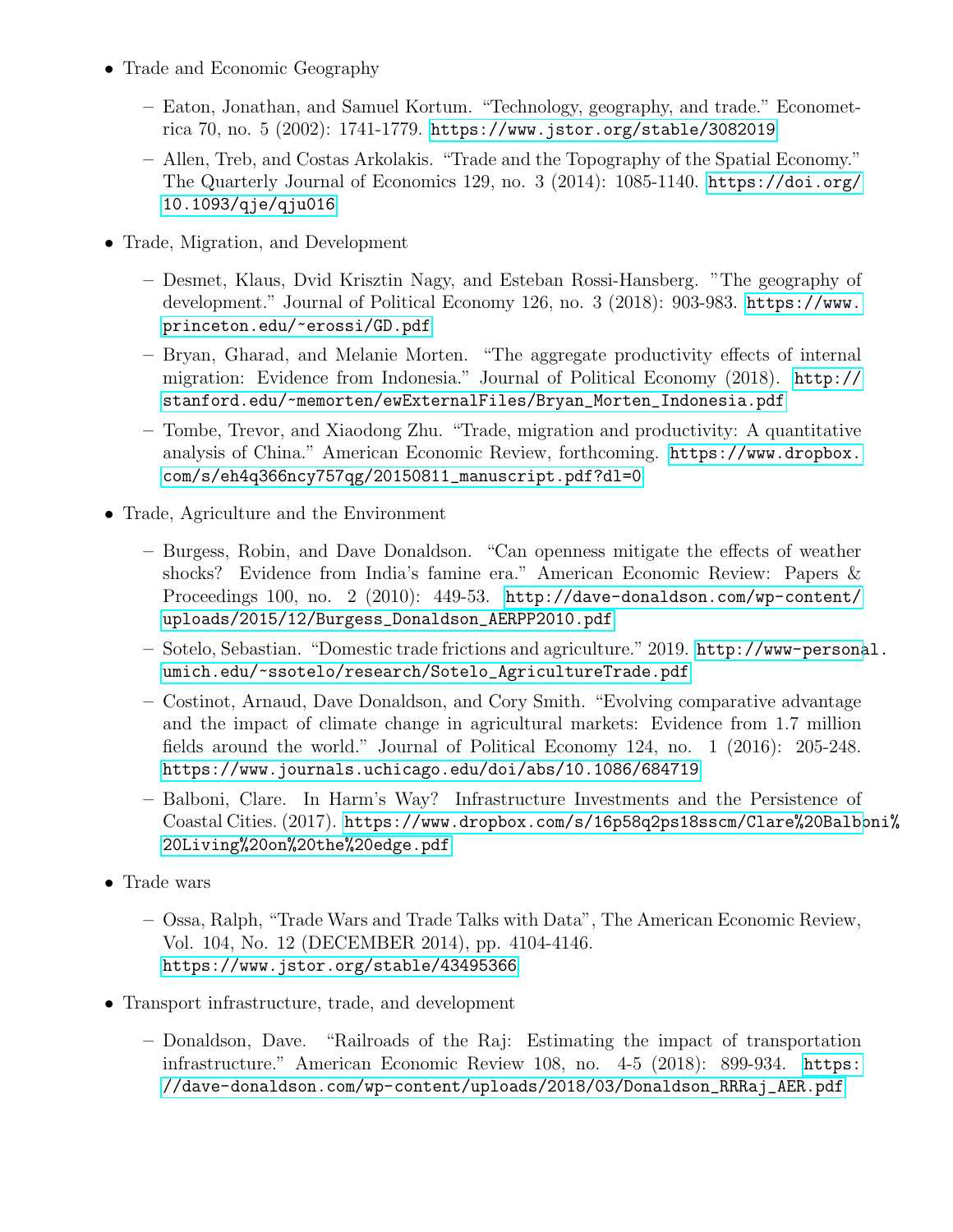- Donaldson, Dave, and Richard Hornbeck. "Railroads and American economic growth: A market access approach." The Quarterly Journal of Economics 131, no. 2 (2016): 799- 858. [http://dave-donaldson.com/wp-content/uploads/2016/10/Donaldson\\_Hornbe](http://dave-donaldson.com/wp-content/uploads/2016/10/Donaldson_Hornbeck_Railroads_paper.pdf)ck\_ [Railroads\\_paper.pdf](http://dave-donaldson.com/wp-content/uploads/2016/10/Donaldson_Hornbeck_Railroads_paper.pdf)
- Faber, Benjamin. "Trade integration, market size, and industrialization: evidence from China's National Trunk Highway System." Review of Economic Studies 81, no. 3 (2014): 1046-1070. [https://www.jstor.org/stable/43551619]( https://www.jstor.org/stable/43551619)
- Redding, Stephen J., and Matthew A. Turner. "Transportation costs and the spatial organization of economic activity." In Handbook of Regional and Urban Economics, vol. 5, pp. 1339-1398. Elsevier, 2015. [http://www.princeton.edu/~reddings/papers/](http://www.princeton.edu/~reddings/papers/handbooktransport.pdf) [handbooktransport.pdf](http://www.princeton.edu/~reddings/papers/handbooktransport.pdf)
- Allen, Treb, and Costas Arkolakis. The welfare effects of transportation infrastructure improvements. No. w25487. National Bureau of Economic Research, 2019. [https://dl.](https://dl.dropbox.com/s/cgfm65ytbehdb42/Allen%20and%20Arkolakis%20-%20Welfare%20Effects%20of%20Transportation%20Improvements.pdf) [dropbox.com/s/cgfm65ytbehdb42/Allen%20and%20Arkolakis%20-%20Welfare%20Effe](https://dl.dropbox.com/s/cgfm65ytbehdb42/Allen%20and%20Arkolakis%20-%20Welfare%20Effects%20of%20Transportation%20Improvements.pdf)cts% [20of%20Transportation%20Improvements.pdf](https://dl.dropbox.com/s/cgfm65ytbehdb42/Allen%20and%20Arkolakis%20-%20Welfare%20Effects%20of%20Transportation%20Improvements.pdf)
- Fajgelbaum, Pablo D., and Edouard Schaal. Optimal transport networks in spatial equilibrium. No. w23200. National Bureau of Economic Research, 2017. [https://www.](https://www.nber.org/papers/w23200) [nber.org/papers/w23200](https://www.nber.org/papers/w23200)
- Alder, Simon. "Chinese Roads in India: The Effect of Transport Infrastructure on Economic Development." 2019. [https://sites.google.com/site/simonalderch/download](https://sites.google.com/site/simonalderch/downloads/Alder_ChineseRoadsInIndia.pdf)s/ [Alder\\_ChineseRoadsInIndia.pdf](https://sites.google.com/site/simonalderch/downloads/Alder_ChineseRoadsInIndia.pdf)
- Allen, Treb, and David Atkin. Volatility and the Gains from Trade. No. w22276. National Bureau of Economic Research, 2016. [https://dl.dropbox.com/s/wkfzv08dmqxjw](https://dl.dropbox.com/s/wkfzv08dmqxjwy4/AA%20-%20Trade%20and%20Volatility.pdf)y4/ [AA%20-%20Trade%20and%20Volatility.pdf](https://dl.dropbox.com/s/wkfzv08dmqxjwy4/AA%20-%20Trade%20and%20Volatility.pdf)
- Atkin, David, and Dave Donaldson. Who's getting globalized? The size and implications of intra-national trade costs. No. w21439. National Bureau of Economic Research, 2015. [http://dave-donaldson.com/wp-content/uploads/2015/12/Atkin\\_](http://dave-donaldson.com/wp-content/uploads/2015/12/Atkin_Donaldson_WGG_paper.pdf) [Donaldson\\_WGG\\_paper.pdf](http://dave-donaldson.com/wp-content/uploads/2015/12/Atkin_Donaldson_WGG_paper.pdf)
- Cities
	- Duranton, Gilles, and Diego Puga. "Micro-foundations of urban agglomeration economies." In Handbook of regional and urban economics, vol. 4, pp. 2063-2117. Elsevier, 2004. <http://www.sciencedirect.com/science/article/pii/S1574008004800051>
	- Glaeser, Edward L., and Joshua D. Gottlieb. "The wealth of cities: Agglomeration economies and spatial equilibrium in the United States." Journal of Economic Literature 47, no. 4 (2009): 983-1028. [https://www.aeaweb.org/articles?id=10.1257/jel.47.](https://www.aeaweb.org/articles?id=10.1257/jel.47.4.983) [4.983](https://www.aeaweb.org/articles?id=10.1257/jel.47.4.983)
	- Ahlfeldt, Gabriel M., Stephen J. Redding, Daniel M. Sturm, and Nikolaus Wolf. "The economics of density: Evidence from the Berlin Wall." Econometrica 83, no. 6 (2015): 2127-2189. [http://www.princeton.edu/~reddings/pubpapers/Berlin-Ecta-10876.](http://www.princeton.edu/~reddings/pubpapers/Berlin-Ecta-10876.pdf) [pdf](http://www.princeton.edu/~reddings/pubpapers/Berlin-Ecta-10876.pdf)
	- Baum-Snow, Nathaniel, Loren Brandt, J. Vernon Henderson, Matthew A. Turner, and Qinghua Zhang. "Roads, railroads, and decentralization of Chinese cities." Review of Economics and Statistics 99, no. 3 (2017): 435-448. [https://doi.org/10.1162/REST\\_](https://doi.org/10.1162/REST_a_00660) [a\\_00660](https://doi.org/10.1162/REST_a_00660)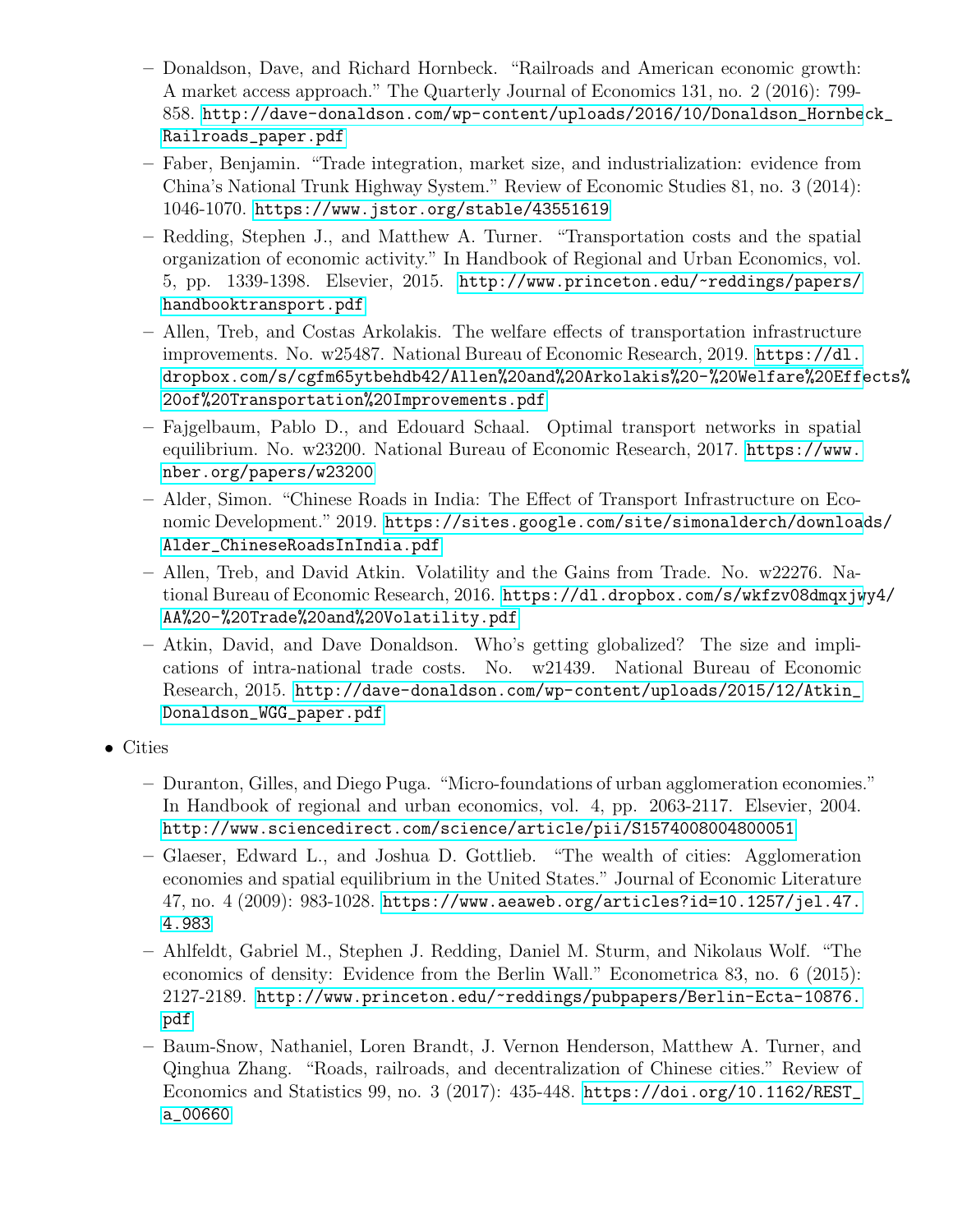- Harari, Mariaflavia. "Cities in bad shape: Urban geometry in India." Wharton School of the University of Pennsylvania (2016). [http://real-faculty.wharton.upenn.edu/](http://real-faculty.wharton.upenn.edu/harari/wp-content/uploads/~harari/papers/Harari_CityShapeDec2018.pdf) [harari/wp-content/uploads/~harari/papers/Harari\\_CityShapeDec2018.pdf](http://real-faculty.wharton.upenn.edu/harari/wp-content/uploads/~harari/papers/Harari_CityShapeDec2018.pdf)
- Barjamovic, Gojko, Thomas Chaney, Kerem A. Cosar, and Ali Hortacsu. Trade, merchants, and the lost cities of the bronze age. No. w23992. National Bureau of Economic Research, 2017. [http://people.virginia.edu/~ac2eq/publications/BCCH-BronzeAg](http://people.virginia.edu/~ac2eq/publications/BCCH-BronzeAgeTrade.pdf)eTrade. [pdf](http://people.virginia.edu/~ac2eq/publications/BCCH-BronzeAgeTrade.pdf)
- Bleakley, Hoyt, and Jeffrey Lin. "Portage and path dependence." The Quarterly Journal of Economics 127, no. 2 (2012): 587-644. <https://www.jstor.org/stable/23251994>
- Structural change
	- Herrendorf, Berthold, Richard Rogerson, and Akos Valentinyi. "Two perspectives on preferences and structural transformation." American Economic Review 103, no. 7 (2013): 2752-89. <https://www.aeaweb.org/articles?id=10.1257/aer.103.7.2752>
	- Buera, Francisco J., and Joseph P. Kaboski. "Can traditional theories of structural change fit the data?." Journal of the European Economic Association 7, no. 2-3 (2009): 469-477. [https://onlinelibrary.wiley.com/doi/abs/10.1162/JEEA.2009.7.2-3.](https://onlinelibrary.wiley.com/doi/abs/10.1162/JEEA.2009.7.2-3.469) [469](https://onlinelibrary.wiley.com/doi/abs/10.1162/JEEA.2009.7.2-3.469)
	- Boppart, Timo. "Structural change and the Kaldor facts in a growth model with relative price effects and non-Gorman preferences." Econometrica 82, no. 6 (2014): 2167-2196. <https://onlinelibrary.wiley.com/doi/abs/10.3982/ECTA11354>
	- Comin, Diego A., Danial Lashkari, and Mart Mestieri. Structural change with long-run income and price effects. No. w21595. National Bureau of Economic Research, 2015. <http://www.nber.org/papers/w21595>
	- Alder, Simon, Timo Boppart, and Andreas M¨uller. "A theory of structural change that can fit the data." (2019). [https://www.dropbox.com/s/kn6yh1euametrtp/ABM\\_](https://www.dropbox.com/s/kn6yh1euametrtp/ABM_StructuralChange.pdf) [StructuralChange.pdf](https://www.dropbox.com/s/kn6yh1euametrtp/ABM_StructuralChange.pdf)
	- Fajgelbaum, Pablo, and Stephen J. Redding. External integration, structural transformation and economic development: Evidence from argentina 1870-1914. 2018. [http:](http://www.princeton.edu/~reddings/papers/Argentina_9Oct2018sr_paper.pdf) [//www.princeton.edu/~reddings/papers/Argentina\\_9Oct2018sr\\_paper.pdf](http://www.princeton.edu/~reddings/papers/Argentina_9Oct2018sr_paper.pdf)
	- Eckert, Fabian, and Michael Peters. "Spatial Structural Change and Agricultural Productivity." (2018). [http://fpeckert.me/papers/spatial-structural-change-feb18.](http://fpeckert.me/papers/spatial-structural-change-feb18.pdf) [pdf](http://fpeckert.me/papers/spatial-structural-change-feb18.pdf)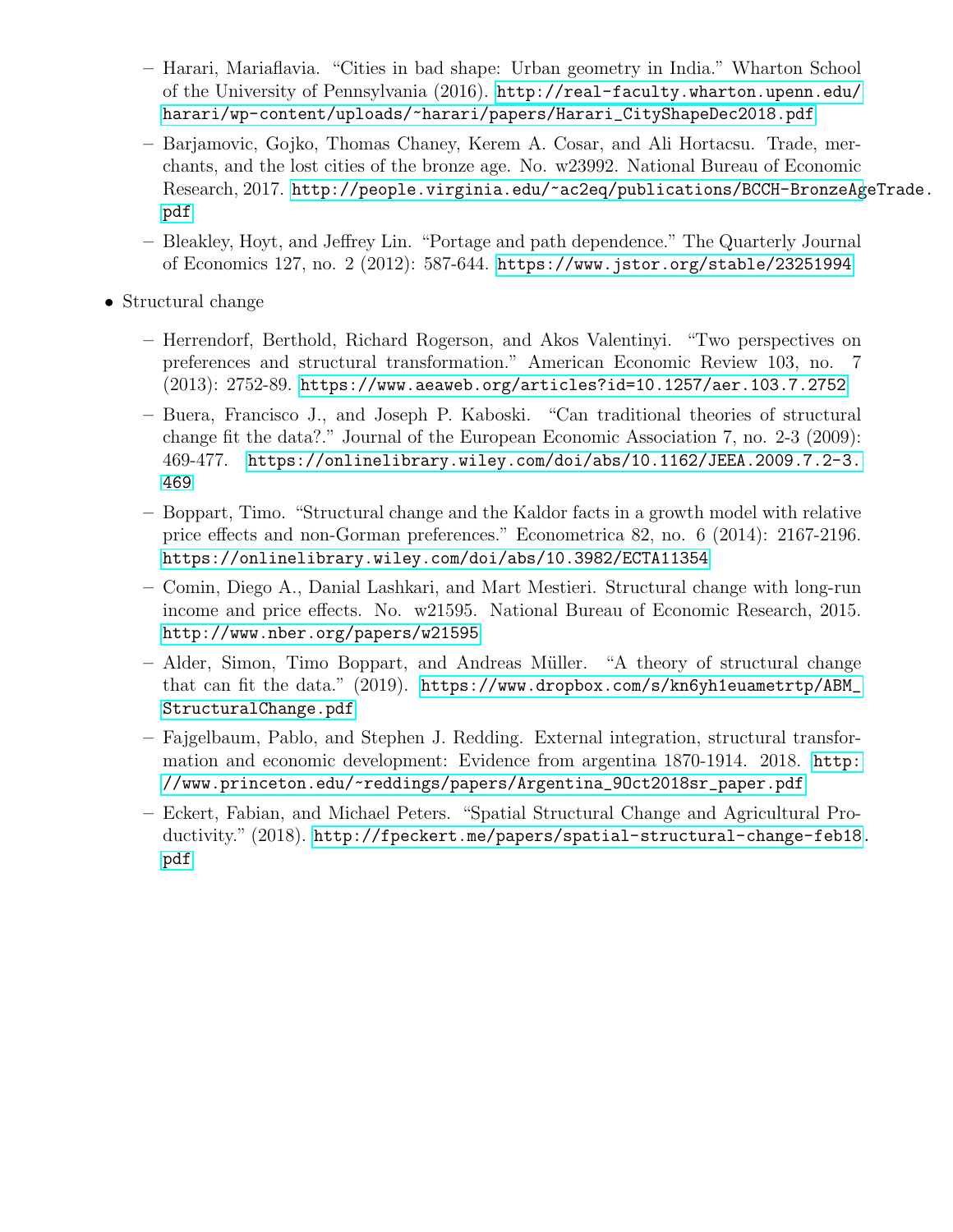## Preliminary reading list for Labor Market Search

- Background
	- Rogerson, R., Shimer, R., and Wright, R. (2005). "Search-theoretic models of the labor market: A survey." Journal of Economic Literature, 43(4), 959-988.
	- Diamond, P. (2011). "Unemployment, vacancies, wages." American Economic Review, 101(4), 1045-72.
	- Mortensen, D. T. (2011). "Markets with search friction and the DMP model." American Economic Review, 101(4), 1073-91.
	- Pissarides, Christopher A. (2011). "Equilibrium in the labor market with search frictions." American Economic Review, 101(4), 1092-1105.
	- Pissarides, Christopher A. (2000). Equilibrium Unemployment Theory.
	- Hosios, A. J. (1990). "On the efficiency of matching and related models of search and unemployment." The Review of Economic Studies, 57(2), 279-298.
	- Moen, E. R. (1997). "Competitive search equilibrium." Journal of Political Economy, 105(2), 385-411.
	- Wright, R., Kircher, P., Julien, B., and Guerrieri, V. (2017). "Directed search: A guided tour."
- Unemployment and business cycles
	- Shimer, R. (2005). "The cyclical behavior of equilibrium unemployment and vacancies." American Economic Review, 95(1), 25-49.
	- Hagedorn, M., and Manovskii, I. (2008). "The cyclical behavior of equilibrium unemployment and vacancies revisited." American Economic Review, 98(4), 1692-1706.
	- Andolfatto, D. (1996). "Business cycles and labor-market search." The American Economic Review, 112-132.
	- Merz, M. (1995). "Search in the labor market and the real business cycle." Journal of Monetary Economics, 36(2), 269-300.
	- Menzio, G., and Shi, S. (2010). "Block recursive equilibria for stochastic models of search on the job." Journal of Economic Theory, 145(4), 1453-1494.
	- Menzio, G., and Shi, S. (2011). "Efficient search on the job and the business cycle." Journal of Political Economy, 119(3), 468-510.
	- Mitman K., and Rabinovich, S. (2019). "Do Changes in Unemployment Insurance Explain the Emergence of Jobless Recoveries?"
	- Kocherlakota, N. (2010). "Inside the FOMC." Federal Reserve Bank of Minneapolis.
- Job-to-job transitions and wage dispersion
	- Burdett, K., and Mortensen, D. T. (1998). "Wage differentials, employer size, and unemployment." International Economic Review, 257-273.
	- Postel-Vinay, F., and Robin, J. M. (2002). "Equilibrium wage dispersion with worker and employer heterogeneity." Econometrica, 70(6), 2295-2350.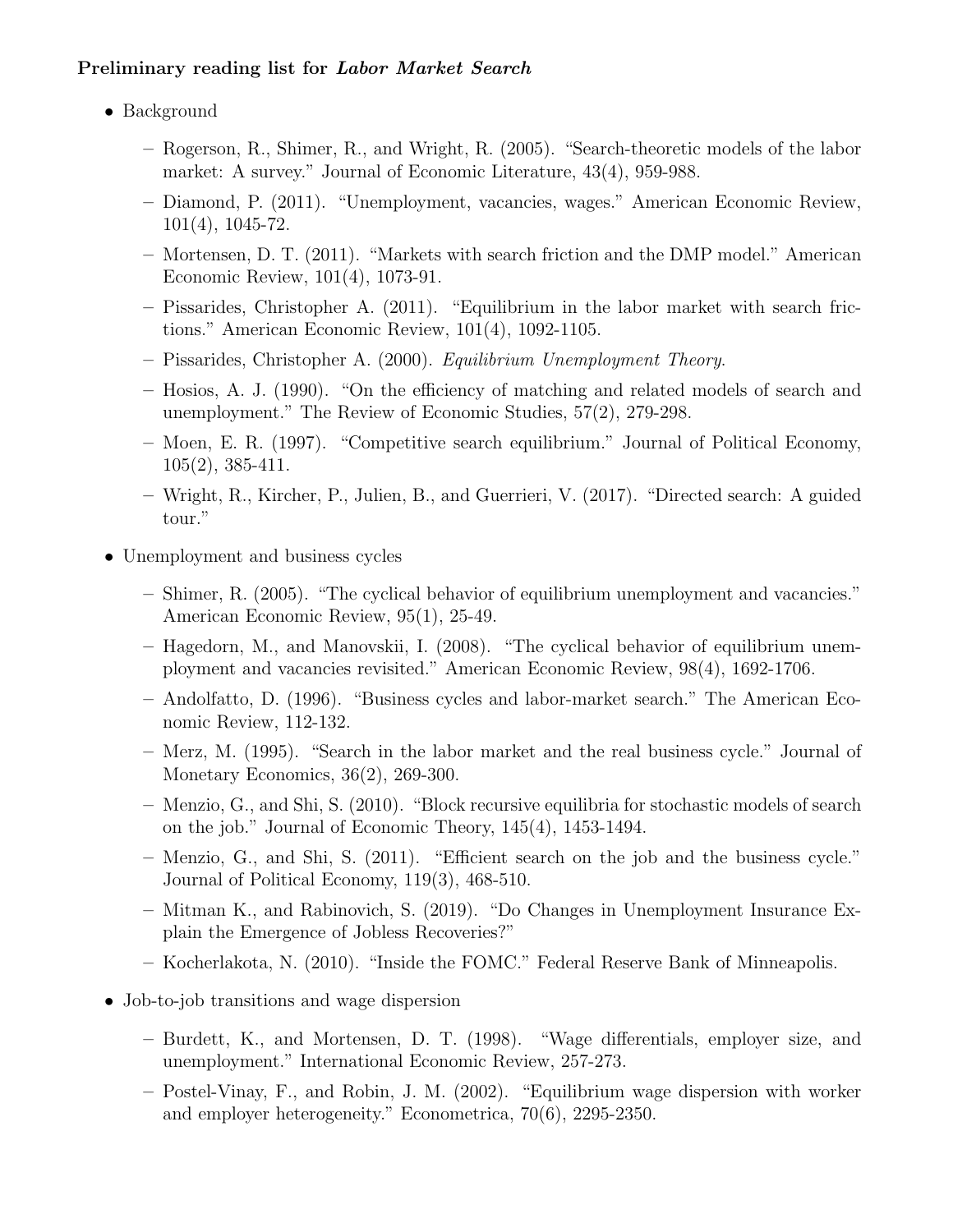- Cahuc, P., Postel-Vinay, F., and Robin, J. M. (2006). "Wage bargaining with onthejob search: Theory and evidence." Econometrica, 74(2), 323-364.
- Hornstein, A., Krusell, P., and Violante, G. L. (2011). "Frictional wage dispersion in search models: A quantitative assessment." American Economic Review, 101(7), 2873-98.
- Griffy, B., and Rabinovich, S. (2019). "What do Worker Flows Say about the Wage Gains from Unemployment Insurance?"
- Faberman, R. J., Mueller, A. I., Sahin, A., and Topa, G. (2017). "Job search behavior among the employed and non-employed." NBER working paper 23731.

• Sorting

- Becker, G. S. (1973). "A theory of marriage: Part I." Journal of Political economy, 81(4), 813-846.
- Abowd, J. M., Kramarz, F., and Margolis, D. N. (1999). "High wage workers and high wage firms." Econometrica, 67(2), 251-333.
- Shimer, R., and Smith, L. (2000). "Assortative matching and search." Econometrica, 68(2), 343-369.
- Eeckhout, J., and Kircher, P. (2010). "Sorting and decentralized price competition." Econometrica, 78(2), 539-574.
- Eeckhout, J., and Kircher, P. (2011). "Identifying sortingin theory." The Review of Economic Studies, 78(3), 872-906.
- Hagedorn, M., Law, T. H., and Manovskii, I. (2017). "Identifying equilibrium models of labor market sorting." Econometrica, 85(1), 29-65.
- Herkenhoff, K., Lise, J., Menzio, G., and Phillips, G. M. (2018). "Production and Learning in Teams." NBER working paper 25179.

• The job ladder

- Jacobson, L. S., LaLonde, R. J., and Sullivan, D. G. (1993). "Earnings losses of displaced workers." The American Economic Review, 685-709.
- Kahn, L. B. (2010). "The long-term labor market consequences of graduating from college in a bad economy." Labour Economics, 17(2), 303-316.
- Kroft, K., Lange, F., and Notowidigdo, M. J. (2013). "Duration dependence and labor market conditions: Evidence from a field experiment." The Quarterly Journal of Economics, 128(3), 1123-1167.
- Jarosch, G., and Pilossoph, L. (2018). "Statistical Discrimination and Duration Dependence in the Job Finding Rate." The Review of Economic Studies, forthcoming
- Griffy, B. (2017). "Borrowing constraints, search, and life-cycle inequality."
- Private information in the labor market
	- Guerrieri, V., Shimer, R., and Wright, R. (2010). "Adverse selection in competitive search equilibrium." Econometrica, 78(6), 1823-1862.
- Optimal unemployment insurance